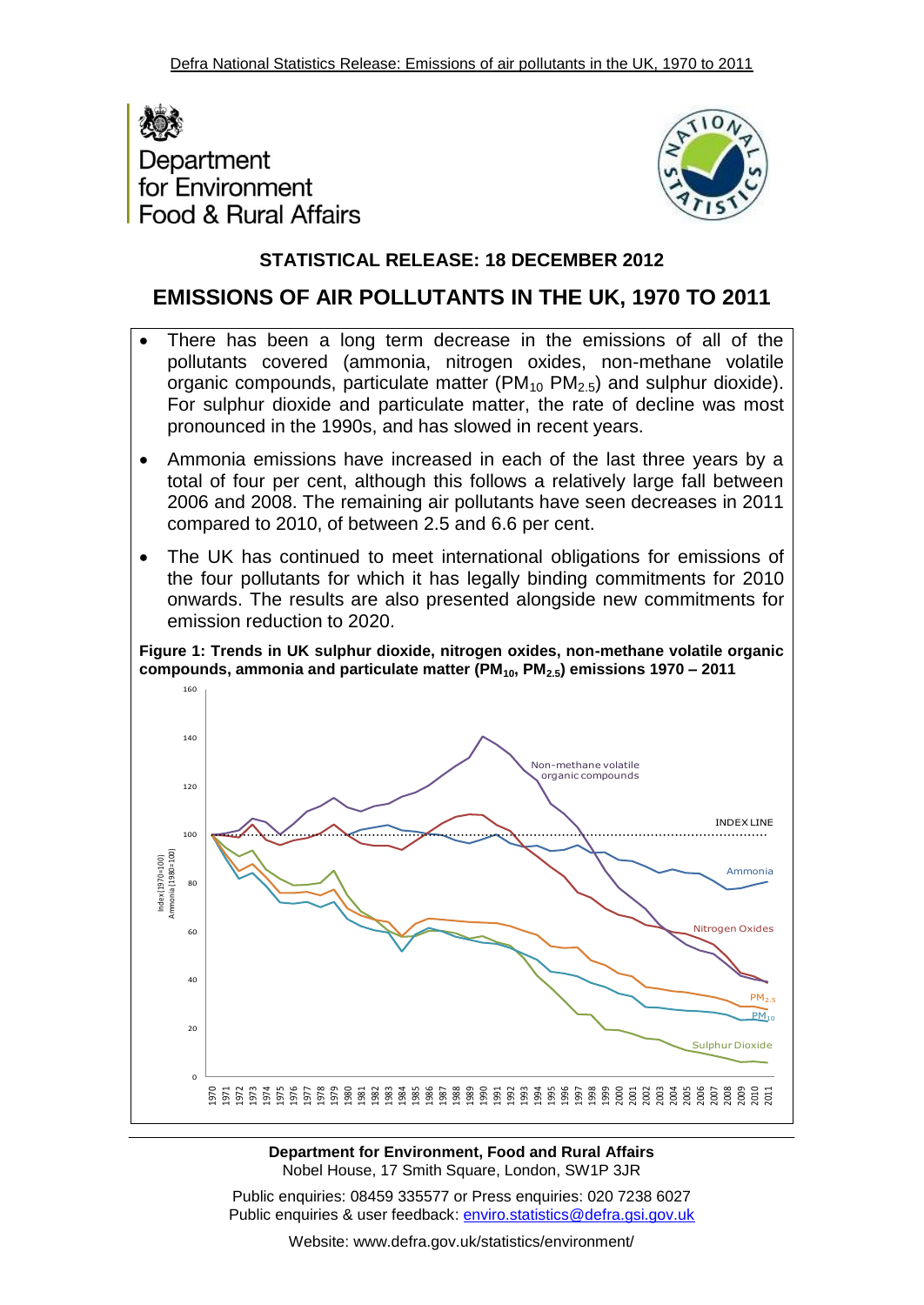## **Why quantify UK emissions of air pollutants?**

Air pollution is a local, regional and international problem caused by the emission of pollutants, which either directly or through chemical reactions in the atmosphere lead to negative impacts on human health and ecosystems.

There are many sources of air pollution, including power stations, traffic, household heating, agriculture and industrial processes. The National Atmospheric Emissions Inventory (NAEI)<sup>1</sup> provides estimates of the amount of different pollutants that are emitted to the air each year from human activity in the UK. These are estimated to help to find ways of reducing the impact of human activities and the resulting air pollutants on the environment and our health.

This publication covers UK emissions of:

- $\bullet$  sulphur dioxide (SO<sub>2</sub>);
- nitrogen oxides  $(NO_x)^2$ ;
- non-methane volatile organic compounds (NMVOCs);
- $\bullet$  ammonia (NH<sub>3</sub>);
- particulate matter (PM<sub>10</sub> and PM<sub>2.5</sub>)<sup>3</sup>.

Data on emissions of other air pollutants will be available in February 2013 from the NAEI website referred to above.

## **The Effects of Air Pollution**

Chronic exposure to PM contributes to the risk of developing cardiovascular diseases and lung cancer<sup>4</sup>. Particulate matter can have an either cooling or a warming effect on climate, and also has a key role in the ecosystem impacts of air pollution.

As well as being emitted directly, particulates can be formed in the atmosphere from reactions between other pollutants, of which  $SO_2$ ,  $NO_x$ ,  $NMVOCs$  and  $NH<sub>3</sub>$  are the most important. Health effects of PM are caused after their inhalation and penetration into the lungs. The smaller the particles, the deeper they penetrate into the lungs. PM's mortality effects are therefore strongly associated with the smaller  $PM<sub>2.5</sub>$  fraction, even though the coarser 2.5-10 $\mu$ m fraction known as PM<sub>10</sub> also has clear health and mortality impacts. The recently revised UNECE Gothenburg Protocol which aims to abate

 $\overline{a}$ 

 $2^{2}$  NO<sub>x</sub> are emitted during fuel combustion, such as by road transport and industrial facilities.

**Department for Environment, Food and Rural Affairs** Nobel House, 17 Smith Square, London, SW1P 3JR

<sup>&</sup>lt;sup>1</sup>//naei.defra.gov.uk/index.php

 $^3$  PM<sub>10</sub> refers to particles with a diameter smaller than 10µm and PM<sub>2.5</sub> to particles with a diameter smaller than 2.5µm. They may be produced directly from a source such as an engine or formed from reactions between other pollutants (e.g.  $NO_2$ ,  $SO_2$ ,  $NH_3$ ) in the air (secondary PM).

<http://www.eea.europa.eu/publications/air-quality-in-europe-2012>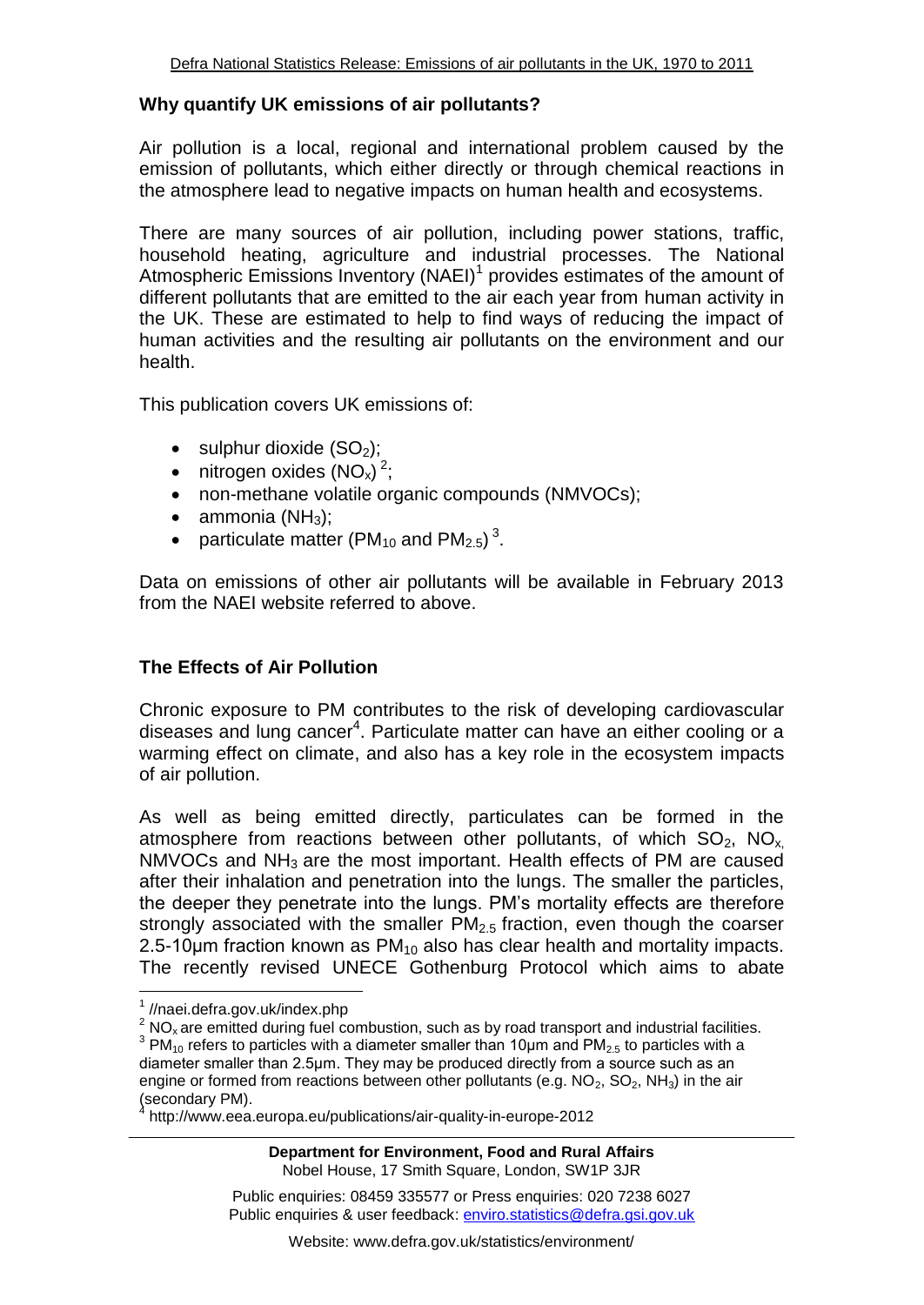acidification, eutrophication and ground-level ozone (Gothenburg Protocol<sup>5</sup>) now includes an emission reduction target for  $PM<sub>2.5</sub>$  to be met by 2020.

Emissions of  $NO<sub>x</sub>$ ,  $SO<sub>2</sub>$  or NMVOCs can react together to form low level ozone which at higher levels can cause breathing problems, trigger asthma, reduce lung function and cause lung diseases. Several European studies have reported that current ozone concentrations in Europe have health effects, especially in the summer, and that daily mortality rises with increases in ozone exposure<sup>6</sup>.

Air pollution also damages ecosystems through:

- **acidification** (SO<sub>2</sub>, NO<sub>x</sub> and NH<sub>3</sub>) where chemical reactions involving air pollutants create acidic compounds which can cause harm to vegetation and buildings (including as acid rain);
- **e** eutrophication (NO<sub>x</sub> and NH<sub>3</sub>) where nitrogen can be deposited in soils or in rivers and lakes through rain, affecting the nutrient levels and diversity of species in sensitive environments, for example encouraging algae growth in lakes and water courses.
- **•** ground-level ozone  $(NO_x \text{ and } NMVOCs)$  where chemical reactions involving air pollutants create the toxic gas ozone  $(O_3)$  which can damage wild plants, crops, forests and some materials and is a green house gas contributing to the warming of the atmosphere.

Air pollutant emissions reductions do not always produce a corresponding drop in atmospheric concentrations in the UK. For example, emissions of the pollutants that lead to ozone formation have reduced substantially, but this is not reflected in the long-term trend in ozone concentrations. This is partly explained by a proportion of the ozone experienced in the UK originating from air pollutant emissions from mainland Europe and beyond."<sup>7</sup>

## **Factors affecting air pollutant emissions**

Reductions in air pollutant emissions<sup>8</sup> are being achieved through regulatory controls and other means across industry, domestic and transport sectors. Examples include changes in fuel use (such as switching from coal to gas power stations), reducing fuel use, changes to industrial processes, pollutant capture or conversion (for example catalytic convertors on vehicles). Changes in behaviour such as making more sustainable transport choices

 $\overline{a}$ 5 http://www.unece.org/index.php?id=29858

<sup>&</sup>lt;sup>6</sup> WHO, 2008, Air quality and health, Fact sheet no 313

<sup>(</sup>http://www.who.int/mediacentre/factsheets/fs313/en/).

UNECE, 2010, Hemispheric Transport of Air Pollution 2010m Part D: Answers to Policy-Relevant Science Questions, Air Pollution Studies No. 20. ECE/EB.AIR/103, United Nations Economic Commission for Europe, Geneva.

 $8$  For Defra policy on air emissions see www.defra.gov.uk/environment/quality/air/air-quality/

**Department for Environment, Food and Rural Affairs** Nobel House, 17 Smith Square, London, SW1P 3JR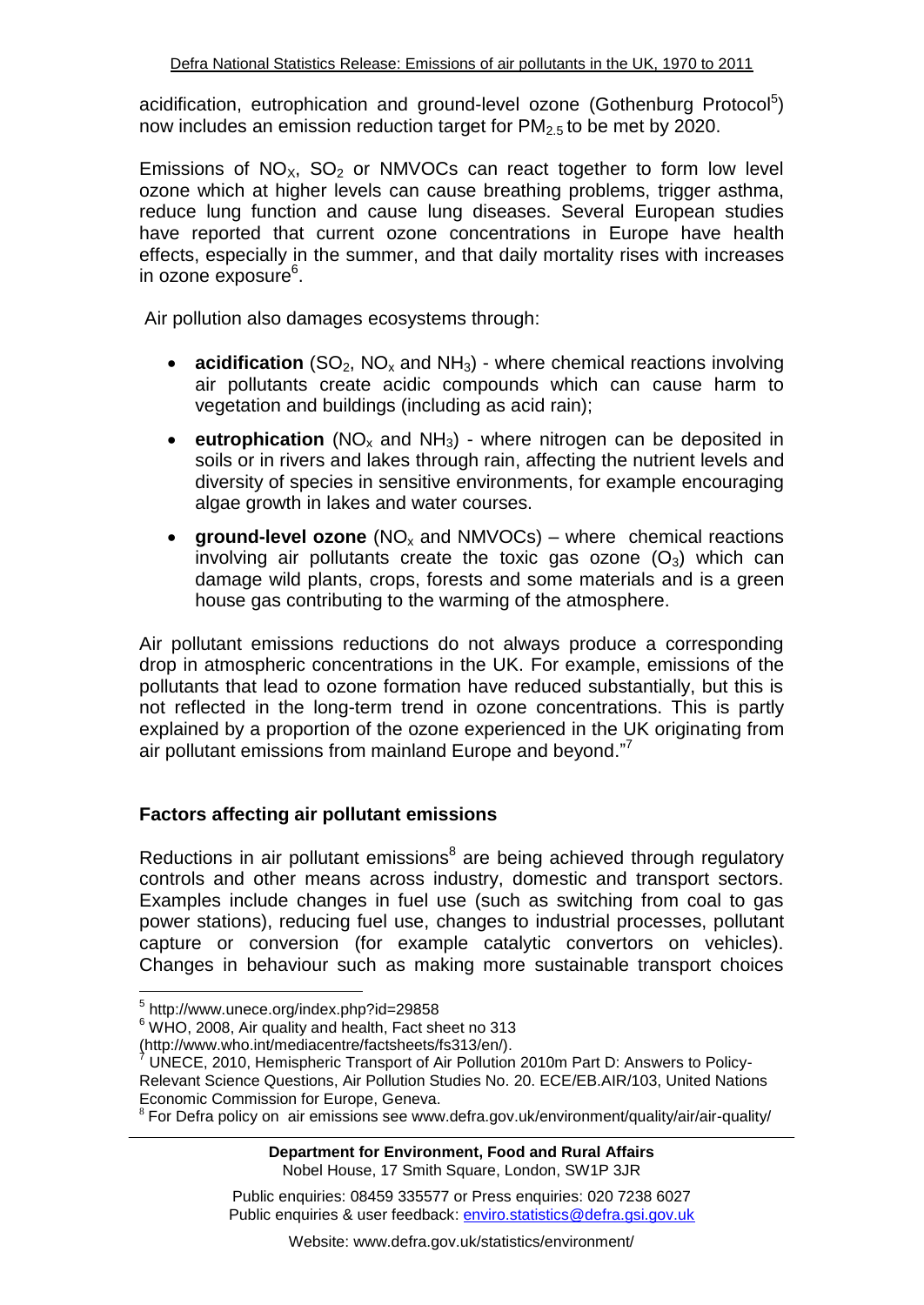also contribute to emissions reductions. Wider economic conditions also impact on pollutant emissions.

#### *Transboundary air pollution*

Air pollutants released in one country may be transported in the atmosphere, contributing to harmful impacts elsewhere.

There are two main international agreements that aim to reduce transboundary air pollution:

- the **National Emission Ceilings Directive (NECD)** sets ceilings for each EU Member State for emissions of sulphur dioxide, nitrogen oxides, non-methane volatile organic compounds (NMVOCs), and ammonia to be met by 2010 and thereafter.
- the **Gothenburg Protocol under the UNECE Convention on Long Range Transboundary Air Pollution (CLRTAP)** - sets similar or identical UK emissions ceilings for the same pollutants for 2010 and thereafter. This Protocol was revised in May 2012 and now sets emission reduction commitments for the same four pollutants and for PM2.5 for 2020.

The NAEI is used to monitor emissions against the international targets, and the UK figures are reported annually to the European Commission via the European Environment Agency<sup>9</sup> and the CLRTAP. The statistics presented below compare the UK emissions against the international targets.

<sup>9</sup> www.eea.europa.eu/

 $\overline{a}$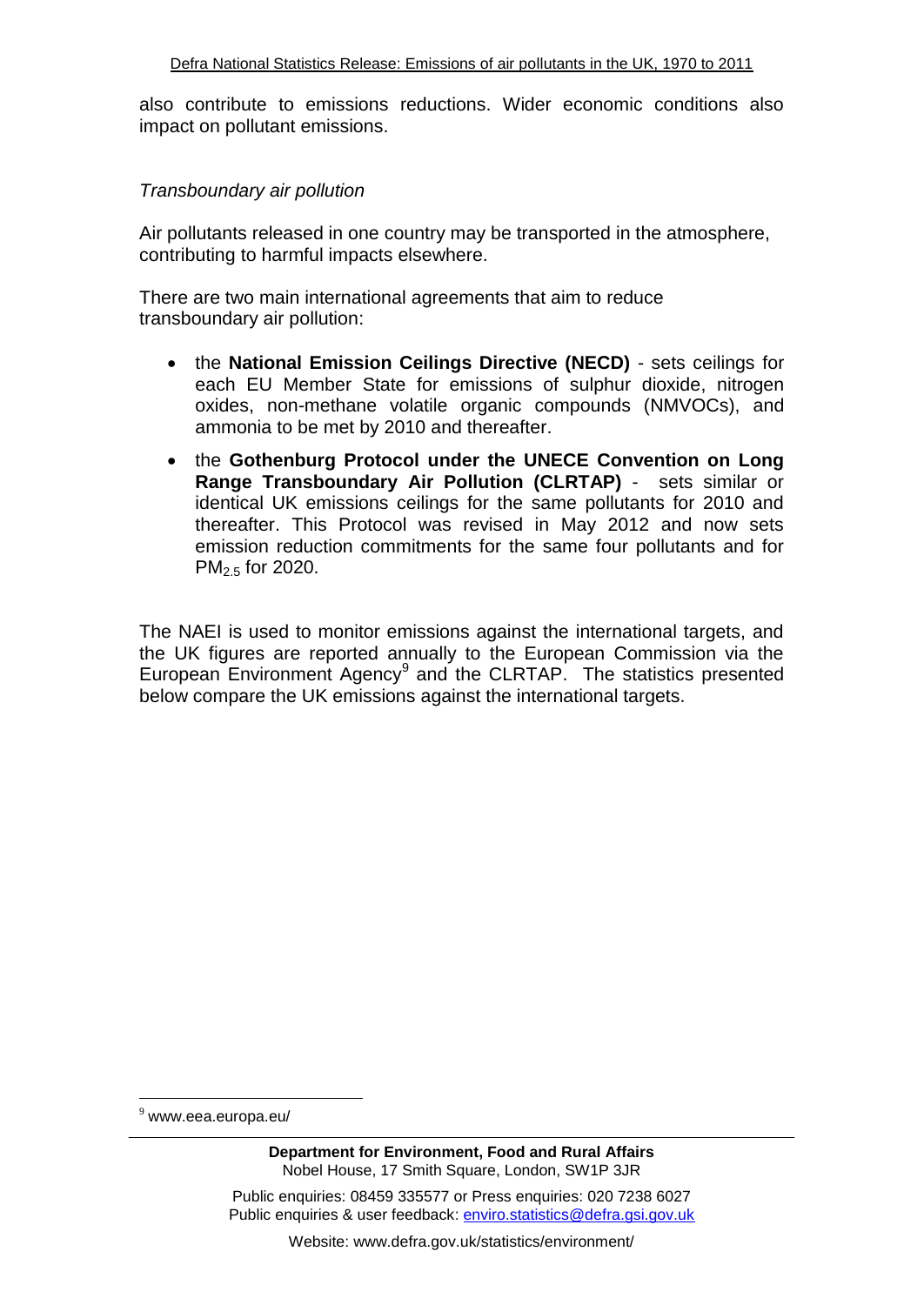## **Understanding air pollutant emissions figures**

It should be noted that the amount of emissions for the different pollutants should not be compared as their effects on health and the environment are very different.

Reductions in air pollutant emissions<sup>10</sup> are being achieved through regulatory controls and other means across industry, domestic and transport sectors. Examples include changes in fuel use (such as switching from coal to gas power stations), reducing fuel use, changes to industrial processes, pollutant capture or conversion (for example catalytic convertors on vehicles). Changes in behaviour such as making more sustainable transport choices also contribute to emissions reductions. Wider economic conditions also impact on pollutant emissions.

It is not practical, except for a limited number of large industrial processes, to measure emissions directly, so the NAEI is based on highly detailed assumptions on the amount of each air pollutant generated from different activities and the level of that activity in the UK. Refer to the NAE $1<sup>11</sup>$  for more details.

There are uncertainties associated with all estimates of pollutant emissions which vary between pollutants and emission sources. Although for a given year there may be considerable uncertainties in the national emissions total, trends over time are likely to be more reliable. The breakdown of emissions by source sector is more uncertain than the national totals.

 $\overline{a}$ 

 $10$  For Defra policy on air emissions see www.defra.gov.uk/environment/quality/air/air-quality/ <sup>11</sup> //naei.defra.gov.uk/index.php

Public enquiries: 08459 335577 or Press enquiries: 020 7238 6027 Public enquiries & user feedback: enviro.statistics@defra.gsi.gov.uk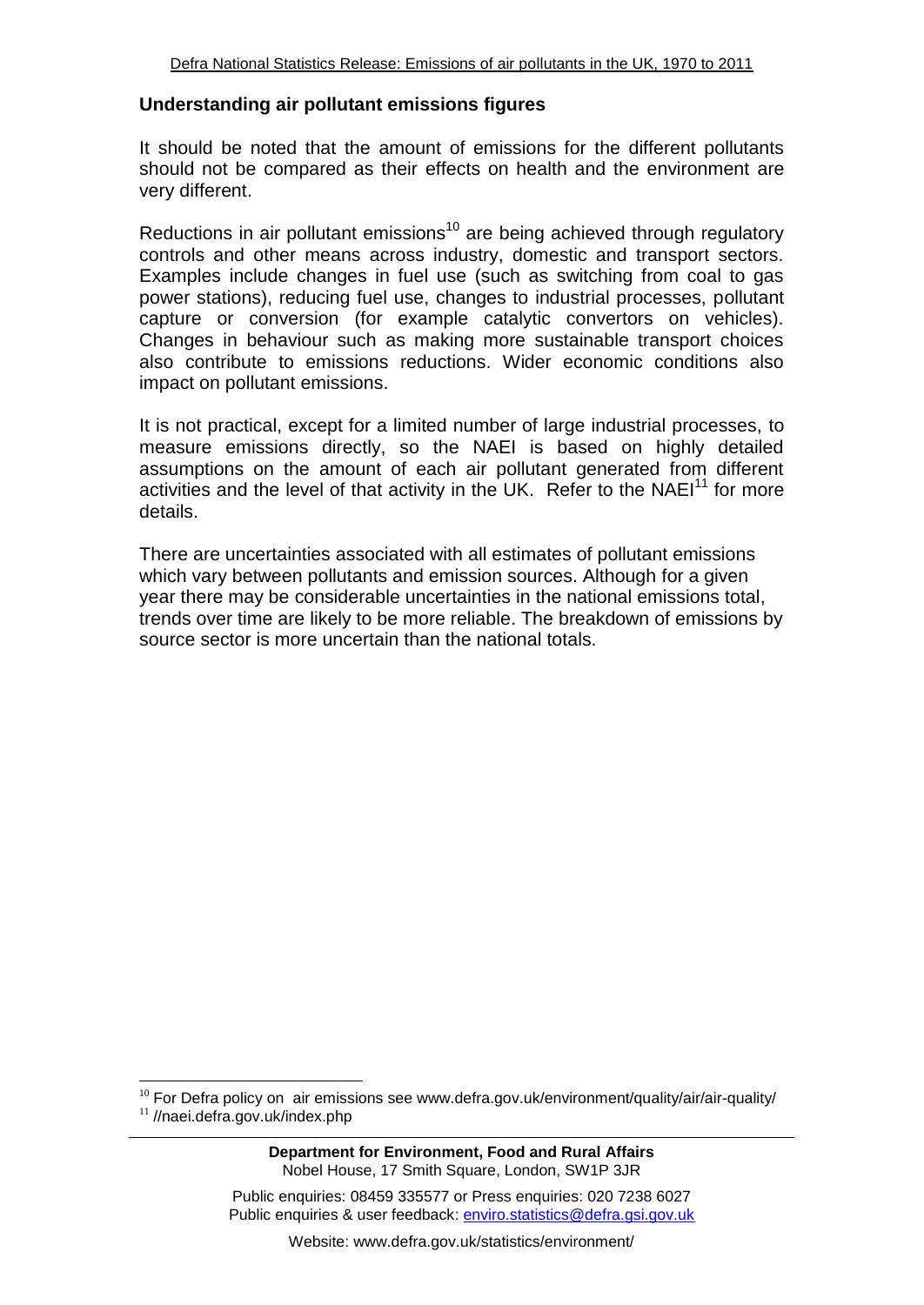## *Sulphur dioxide*



**Figure 2: UK Sulphur dioxide emissions and targets: 1970 – 2011**

- Emissions of sulphur dioxide have fallen by 94 per cent since 1970, to 0.37 million tonnes in 2011.
- Emissions decreased by 6.9 per cent between 2010 and 2011, following a small increase in the previous year. The rate of reduction has slowed since the large decreases seen in the 1990s.
- The UK remains within 2010 international targets for emissions, and the UK has signed the revised Gothenburg protocol agreeing to reduce emissions by 2020 from the 2005 level by 59 per cent.

The main source of sulphur dioxide  $(SO<sub>2</sub>)$  emissions is from combustion in energy production and transformation (61 per cent in 2011), followed by combustion in manufacturing industries (16 per cent in 2011). It is these sources that have been the strongest drivers for the long term trend of falling emissions, by switching fuel use from coal to gas and the fitting of flue gas desulphurisation in the remaining coal fired plants in the power sector.

> **Department for Environment, Food and Rural Affairs** Nobel House, 17 Smith Square, London, SW1P 3JR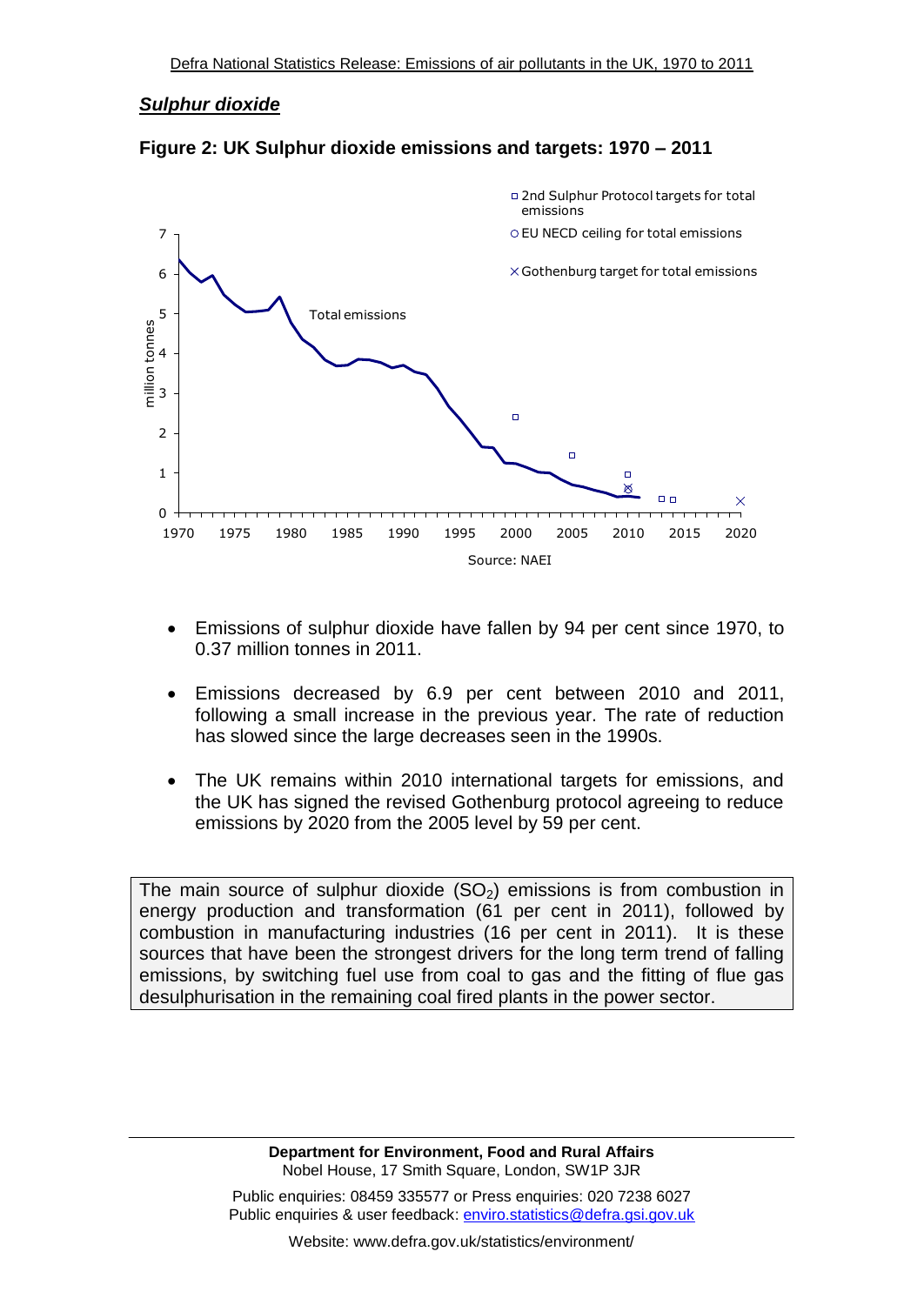#### *Nitrogen oxides*



**Figure 3: UK Nitrogen oxides emissions and targets: 1970 - 2011**

- Emissions of nitrogen oxides have fallen by 61 per cent since 1970, to 1.03 million tonnes in 2011.
- There was a 6.6 per cent decrease in emissions of nitrogen oxides between 2010 and 2011. There has been a downward trend since the 1990s but the rate of reduction has slowed since the large decreases seen in the years 2008 and 2009.
- The UK has met current international targets to reduce emissions of nitrogen oxides and has agreed to reduce emissions in 2020 and thereafter by 55 per cent from the 2005 total.

Increases in road traffic account for the steep climb in nitrogen oxide  $(NO<sub>x</sub>)$ emissions between 1984 and 1989, and road transport still accounts for around one third of total  $NO<sub>x</sub>$  emissions. Catalytic converters and stricter emission regulations have resulted in a strong downward trend since 1990. Emissions from power stations have been also reduced significantly.

> **Department for Environment, Food and Rural Affairs** Nobel House, 17 Smith Square, London, SW1P 3JR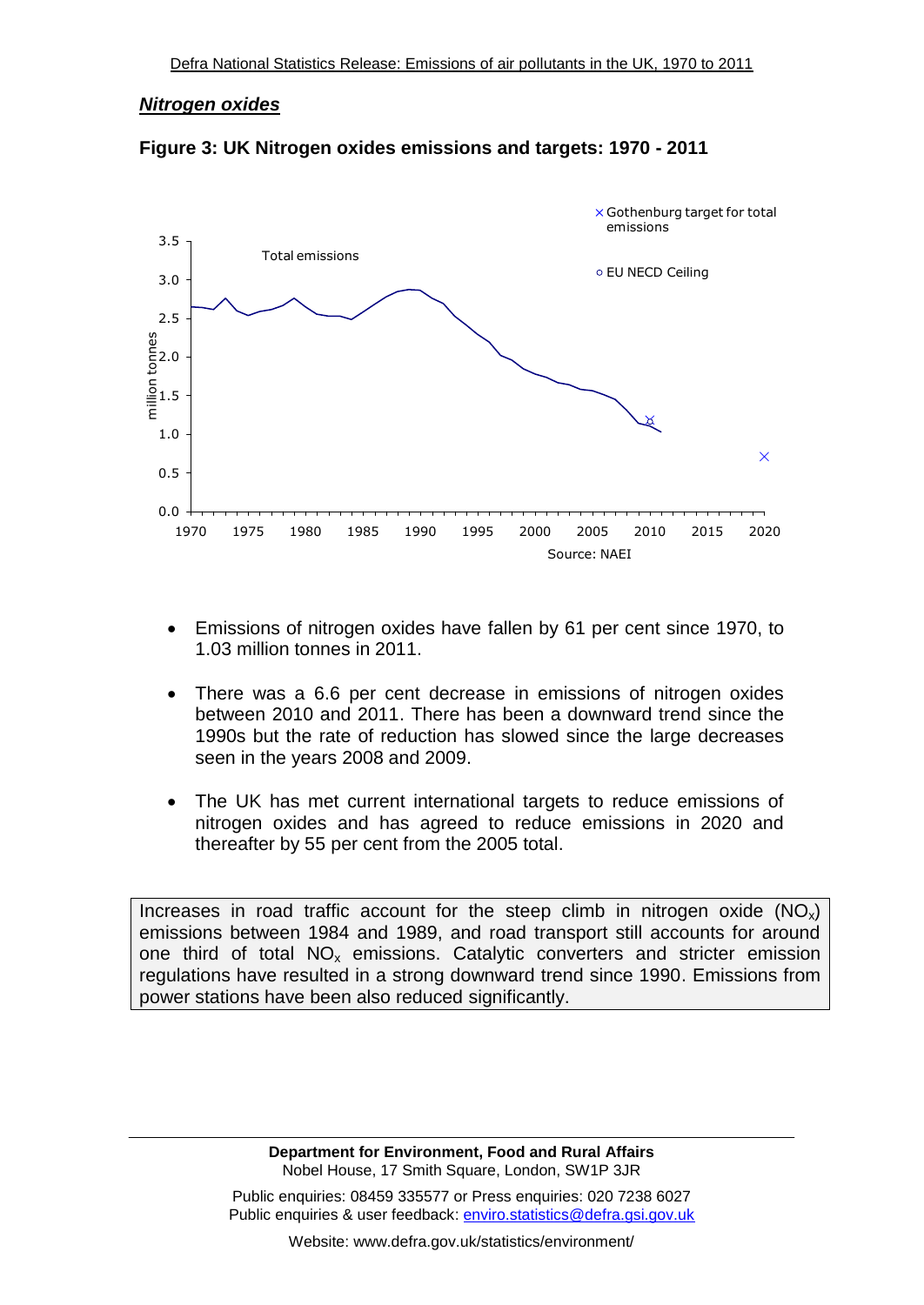#### *Non-methane volatile organic compounds*





- Emissions of non-methane volatile organic compounds (NMVOCs) have fallen by 60.7 per cent since 1970, to 0.75 million tonnes in 2011.
- There was a 2.5 per cent decrease in emissions between 2010 and 2011 continuing the steady decrease since 1990.
- The UK has met current international targets to reduce emissions and has agreed to reduce emissions in 2020 and thereafter by 32 per cent from the 2005 total.

Solvents, production processes, and the extraction and distribution of fossil fuels are the primary sources of NMVOC emissions. The marked decrease in emissions since the early 1990s reflects stricter limits placed on emissions.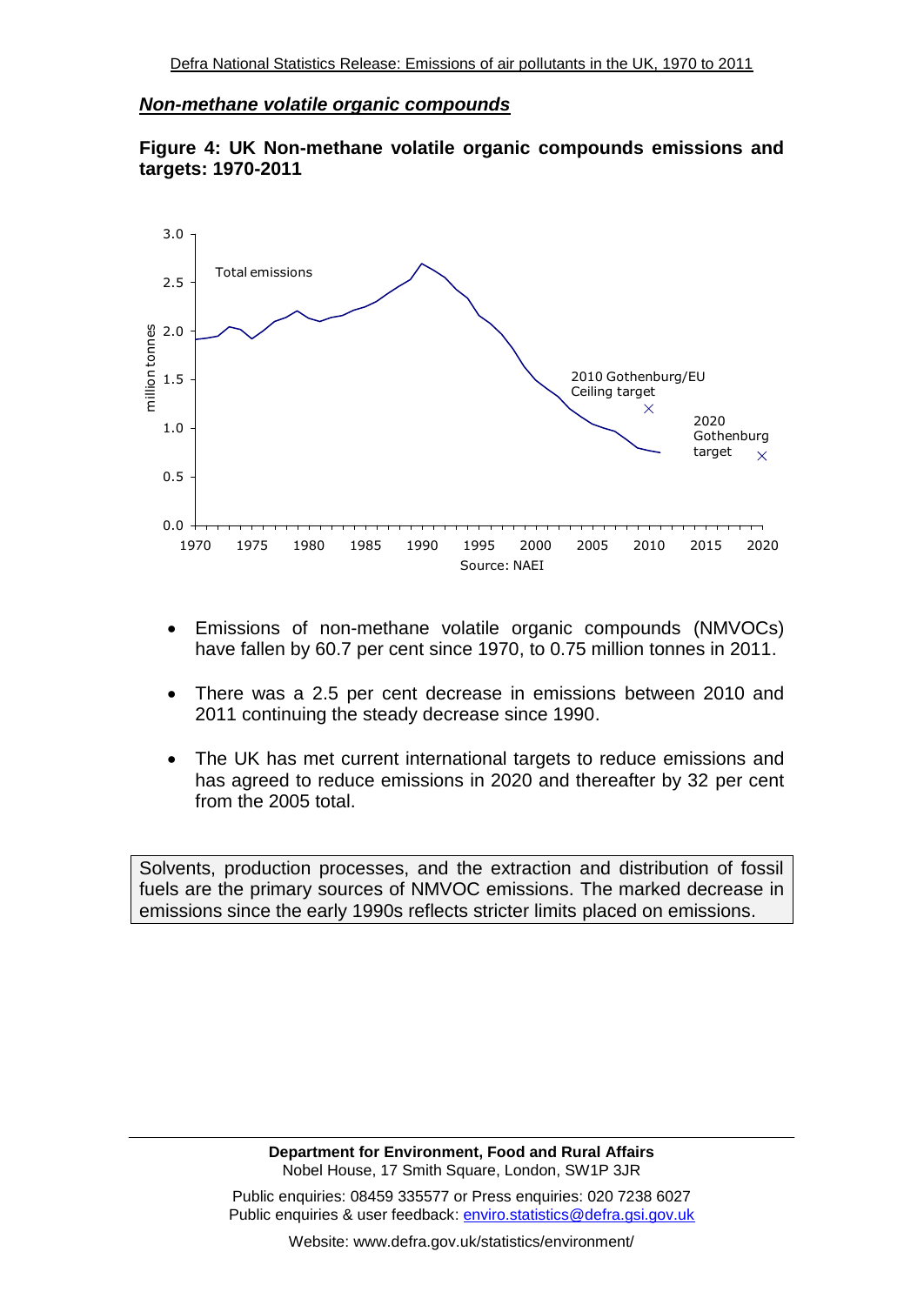#### *Ammonia*





- Emissions of ammonia have fallen by 19.5 per cent since 1980, to 290 thousand tonnes in 2011.
- There was a slight increase of 1.6 per cent in emissions of ammonia between 2010 and 2011. Ammonia emissions have increased in each of the last three years by a total of 4 per cent, although this follows a relatively large fall between 2006 and 2008.
- The UK has met current international targets to reduce emissions of ammonia and has agreed to reduce emissions in 2020 and thereafter by 8 per cent from the 2005 total.

Emissions from agriculture accounted for 86 per cent of total ammonia emissions in 2011. Agriculture's contribution to the total has decreased slightly since 1980, largely due to reductions in cattle numbers and more efficient fertiliser use. However, more recently there has been increased use of urea as a nitrogen-containing fertiliser and a resulting slight increase in emissions from agriculture. The increased use of anaerobic digestion for waste management has also led to additional ammonia emissions.

> **Department for Environment, Food and Rural Affairs** Nobel House, 17 Smith Square, London, SW1P 3JR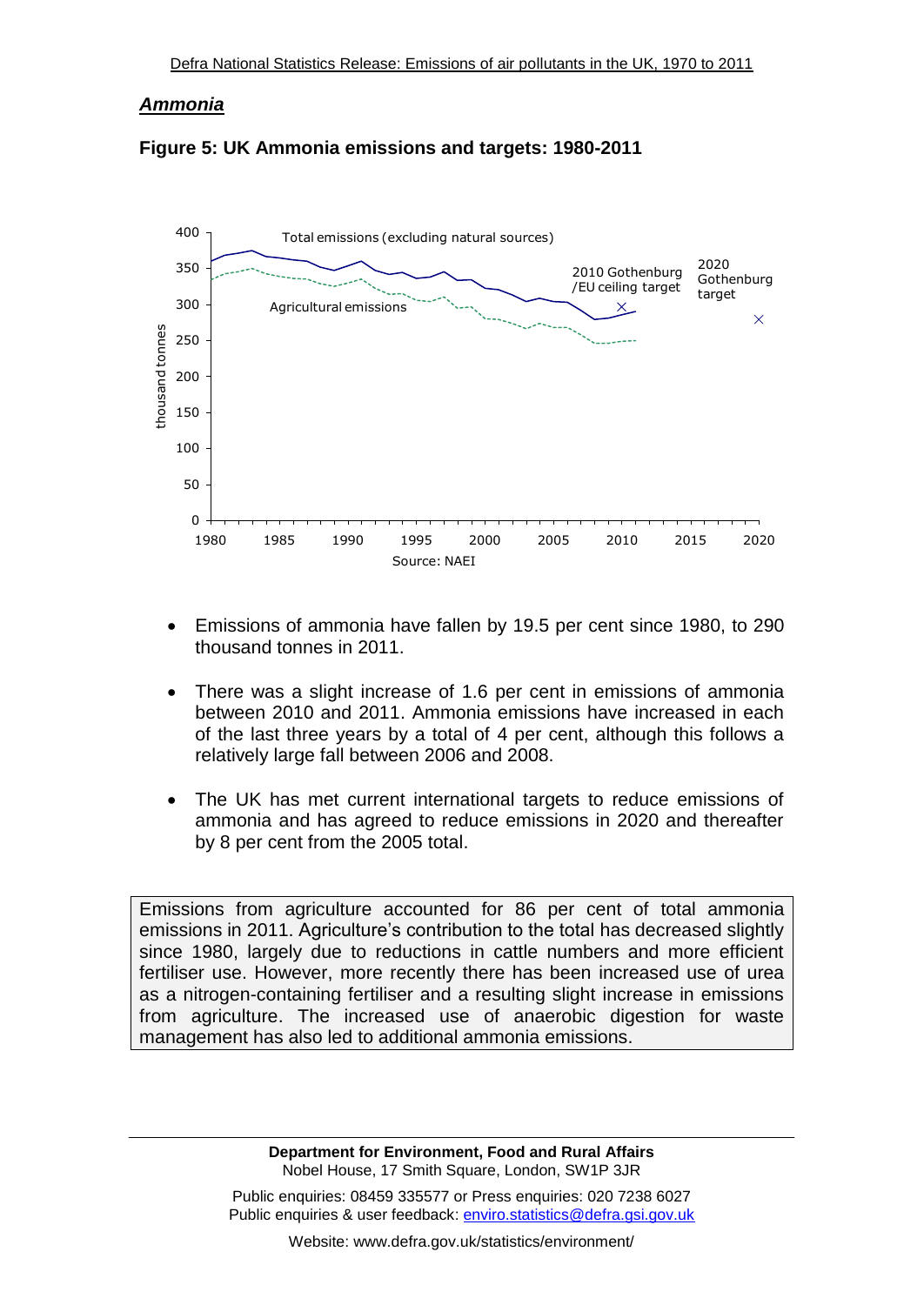## *Particulate Matter*





- Emissions of  $PM_{10}$  have fallen by 77 per cent since 1970, to 113 thousand tonnes in 2011.
- Emissions of  $PM<sub>2.5</sub>$  have fallen by 72 per cent since 1970, to 67 thousand tonnes in 2011.
- Both  $PM_{10}$  and  $PM_{2.5}$  decreased slightly by 3 and 4.5 per cent respectively between 2010 and 2011.
- The UK has agreed to reduce  $PM<sub>2.5</sub>$  emissions in 2020 and thereafter by thirty per cent from the 2005 total.

Emissions from road transport accounted for around a quarter of the total  $PM_{2.5}$  emissions and just over one fifth of the total  $PM_{10}$  emissions in 2011.

## **A Defra National Statistics publication**

**National Statistics are produced to high professional standards set out in the National Statistics Code of Practice. They undergo regular quality assurance reviews to ensure they meet customer needs.**

**Responsible Defra statistician: Rik Van de Kerckhove**

**Department for Environment, Food and Rural Affairs** Nobel House, 17 Smith Square, London, SW1P 3JR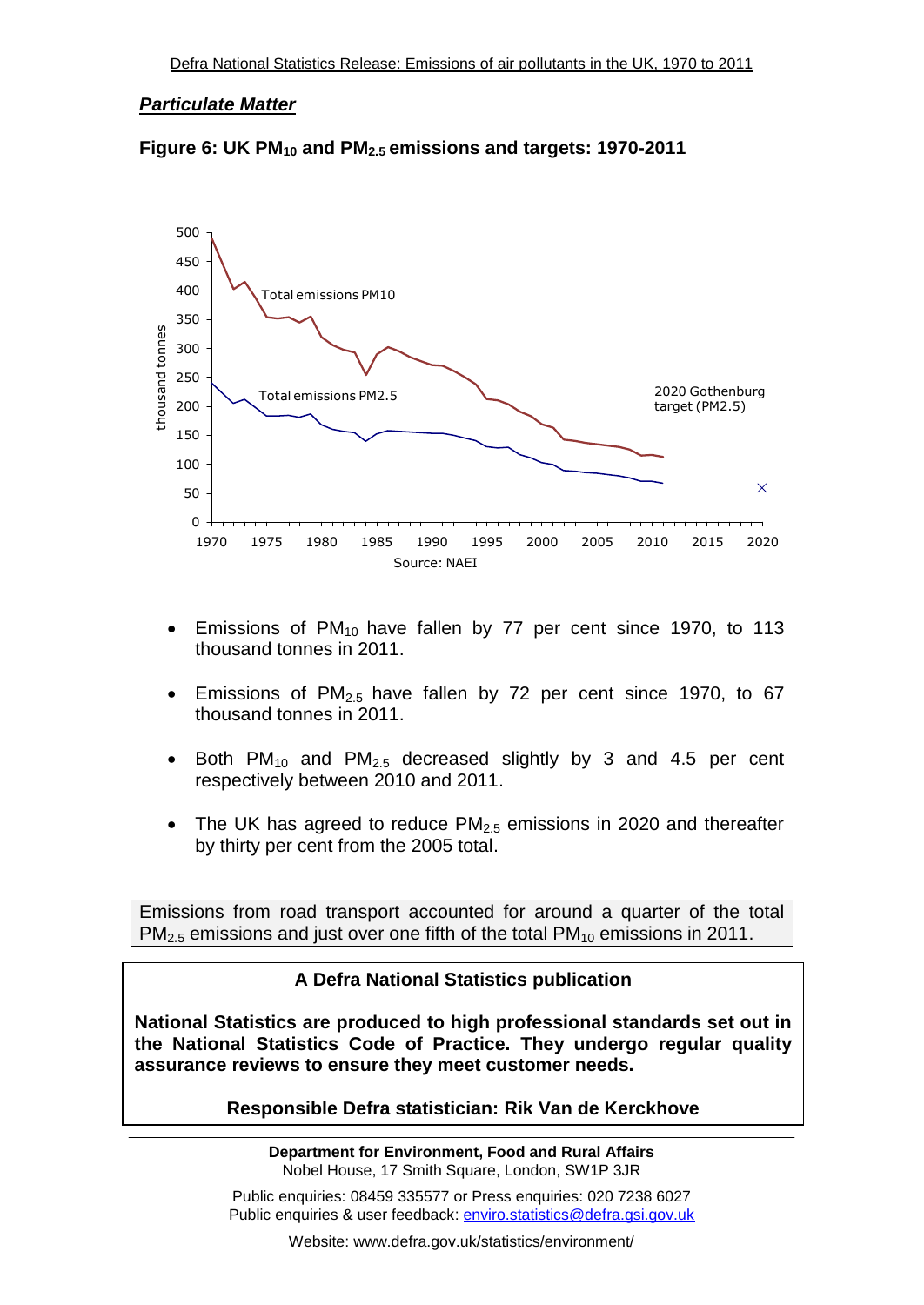## **Main notes**

- 1. Table 1 below shows the emissions figures for the five pollutants, from 1970 to 2011. Table 2 below shows the emissions by source for 2009 and 2010.
- 2. The figures in this Defra National Statistics Release are from the National Atmospheric Emissions Inventory for 1970 to 2011, produced for Defra and the Devolved Administrations by Ricardo-AEA. For further information on the Inventory see the [NAEI website.](//naei.defra.gov.uk/index.php)
- 3. There are uncertainties associated with all estimates of pollutant emissions, which vary between pollutants and emission sources. Although and for any given year there may be considerable uncertainties in the national emissions total. However, trends over time are likely to be more reliable.
- 4. Results for other pollutants, including other pollutants covered by the UK Air Quality Strategy, will be released in February 2012. This data can be accessed on the [NAEI website.](//naei.defra.gov.uk/index.php)
- **5.** The methodology and assumptions in the NAEI are continually refined as better scientific information and input data become available for example on different fuel use and activities. For each inventory compilation, data for earlier years is revised based on these new assumptions to give a consistent time series.
- 6. Results for greenhouse gases, also covered in the NAEI, are published by Department of Energy and Climate Change (DECC) in a separate National Statistics release. For further details visit the [DECC website.](http://www.decc.gov.uk/)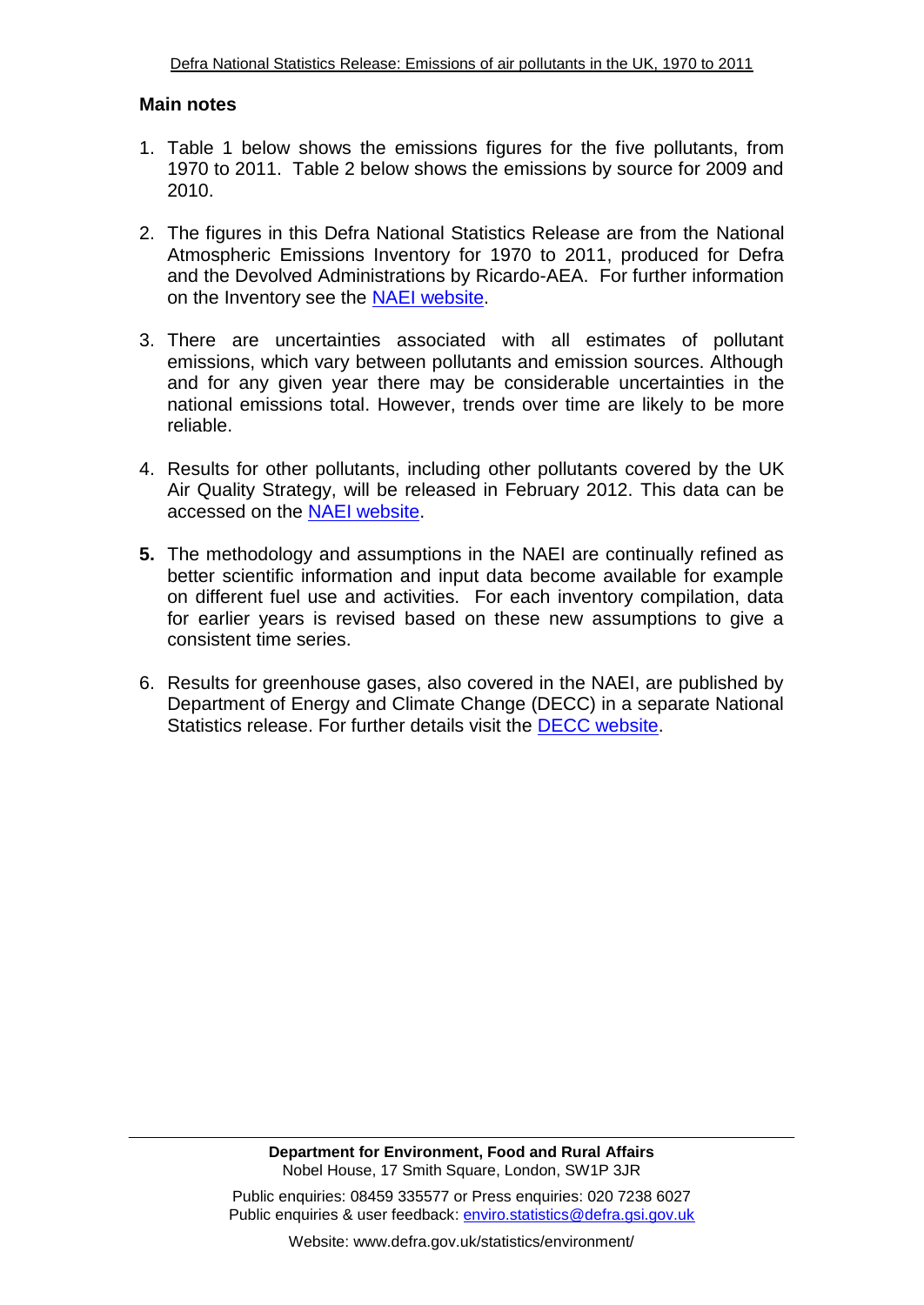|              |                                     |                  | Non-methane       | Ammonia            |                | PM2.5 (Thousand<br>tonnes) |  |
|--------------|-------------------------------------|------------------|-------------------|--------------------|----------------|----------------------------|--|
| Year         | Sulphur dioxide<br>(Million tonnes) | Nitrogen oxides  | volatile organic  | (excluding natural | PM10 (Thousand |                            |  |
|              |                                     | (Million tonnes) | compound (Million | sources)           | tonnes)        |                            |  |
| 1970<br>6.37 |                                     |                  | tonnes)           | (Thousand tonnes)  |                |                            |  |
|              |                                     | 2.65             | 1.91              | no data            | 491            | 240                        |  |
| 1971         | 6.04                                | 2.64             | 1.93              | no data            | 445            | 222                        |  |
| 1972         | 5.80                                | 2.62             | 1.95              | no data            | 403            | 205                        |  |
| 1973         | 5.97                                | 2.76             | 2.05              | no data            | 415            | 212                        |  |
| 1974         | 5.47                                | 2.60             | 2.02              | no data            | 388            | 198                        |  |
| 1975         | 5.22                                | 2.54             | 1.92              | no data            | 355            | 183                        |  |
| 1976         | 5.05                                | 2.59             | 2.00              | no data            | 352            | 183                        |  |
| 1977         | 5.06                                | 2.62             | 2.10              | no data            | 355            | 184                        |  |
| 1978         | 5.10                                | 2.66             | 2.14              | no data            | 345            | 181                        |  |
| 1979         | 5.43                                | 2.76             | 2.21              | no data            | 355            | 186                        |  |
| 1980         | 4.78                                | 2.65             | 2.14              | 361                | 320            | 168                        |  |
| 1981         | 4.36                                | 2.56             | 2.10              | 369                | 306            | 161                        |  |
| 1982         | 4.16                                | 2.53             | 2.14              | 372                | 298            | 156                        |  |
| 1983         | 3.84                                | 2.53             | 2.16              | 375                | 293            | 154                        |  |
| 1984         | 3.69                                | 2.49             | 2.22              | 367                | 254            | 140                        |  |
| 1985         | 3.72                                | 2.58             | 2.25              | 365                | 290            | 152                        |  |
| 1986         | 3.86                                | 2.68             | 2.31              | 362                | 303            | 158                        |  |
| 1987         | 3.84                                | 2.78             | 2.38              | 360                | 295            | 156                        |  |
| 1988         | 3.78                                | 2.84             | 2.46              | 352                | 285            | 155                        |  |
| 1989         | 3.65                                | 2.87             | 2.53              | 348                | 278            | 154                        |  |
| 1990         | 3.71                                | 2.87             | 2.70              | 354                | 272            | 153                        |  |
| 1991         | 3.55                                | 2.76             | 2.63              | 361                | 270            | 153                        |  |
| 1992         | 3.47                                | 2.70             | 2.55              | 348                | 261            | 150                        |  |
| 1993         | 3.13                                | 2.53             | 2.43              | 342                | 250            | 146                        |  |
| 1994         | 2.66                                | 2.42             | 2.34              | 345                | 238            | 141                        |  |
| 1995         | 2.36                                | 2.30             | 2.16              | 337                | 214            | 130                        |  |
| 1996         | 2.01                                | 2.19             | 2.08              | 338                | 210            | 128                        |  |
| 1997         | 1.65                                | 2.02             | 1.97              | 345                | 204            | 129                        |  |
| 1998         | 1.63                                | 1.96             | 1.82              | 333                | 191            | 116                        |  |
| 1999         | 1.25                                | 1.85             | 1.63              | 334                | 183            | 111                        |  |
| 2000         | 1.23                                | 1.78             | 1.50              | 323                | 170            | 103                        |  |
| 2001         | 1.13                                | 1.74             | 1.41              | 321                | 164            | 100                        |  |
| 2002         | 1.02                                | 1.67             | 1.33              | 314                | 142            | 90                         |  |
| 2003         | 0.99                                | 1.64             | 1.21              | 304                | 140            | 88                         |  |
| 2004         | 0.83                                | 1.59             | 1.12              | 309                | 137            | 85                         |  |
| 2005         | 0.70                                | 1.57             | 1.05              | 304                | 134            | 84                         |  |
| 2006         | 0.65                                | 1.52             | 1.00              | 303                | 133            | 82                         |  |
| 2007         | 0.57                                | 1.45             | 0.97              | 292                | 130            | 80                         |  |
| 2008         | 0.49                                | 1.31             | 0.89              | 279                | 126            | 76                         |  |
| 2009         | 0.39                                | 1.14             | 0.80              | 281                | 115            | 70                         |  |
| 2010         | 0.41                                | 1.11             | 0.77              | 286                | 116            | 70                         |  |
| 2011         | 0.38                                | 1.03             | 0.75              | 290                | 113            | 67                         |  |

**Table 1: Emissions of air pollutants in the UK, 1970 to 2011**

Source: National Atmospheric Emissions Inventory

**Department for Environment, Food and Rural Affairs** Nobel House, 17 Smith Square, London, SW1P 3JR